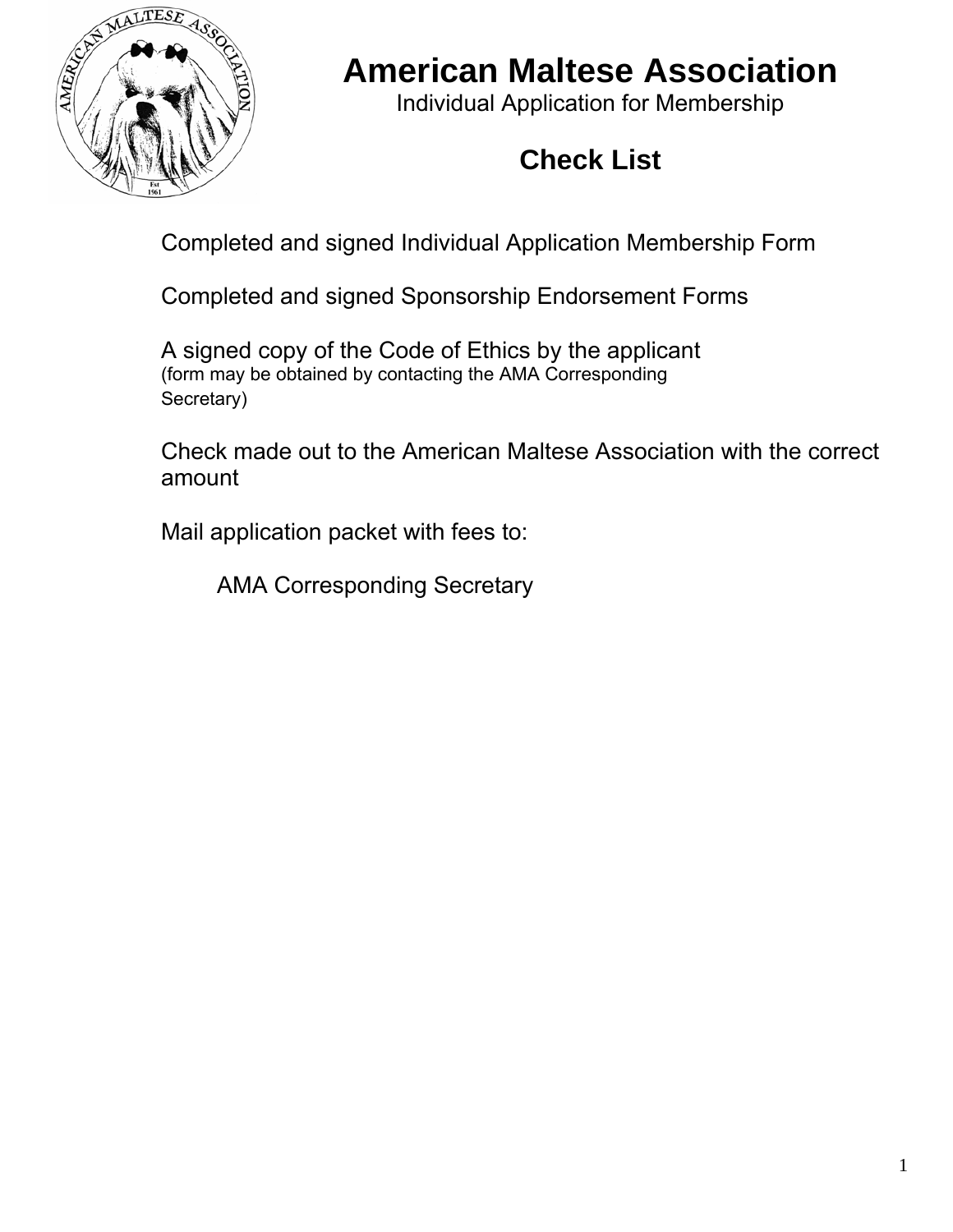

## **AMERICAN MALTESE ASSOCIATION**

## **INDIVIDUAL APPLICATION FOR MEMBERSHIP**

**Reset Form**

Individual membership is open to fanciers who have a sincere interest in the American Maltese Association (AMA) and the Maltese breed in general. Applicants must be in good standing with the American Kennel Club (AKC) and in any financial dealings with AMA members. Applicants must endorse the objectives of the AMA and agree to abide by our Constitution, Bylaws and Code of Ethics. Applicants must be sponsored by two (2) members of the AMA who have been members in good standing for at least two (2) years and have known the applicant for at least one (1) year. Sponsors must meet the additional requirements on the Sponsor Endorsement Sheet.

Membership in the AMA is a privilege so it is important that you understand your commitment to participate and support the organization. Be advised that all AMA members are expected to make every effort to attend the Annual Membership Meeting, which is held at the National Specialty Show. All AMA members **are expected to exercise their PRIVILEGE to vote** on all club elections/issues, serve the club and the welfare of the breed in whatever capacity they feel best suited. Members may elect to serve as a volunteer on a committee, contribute to fund-raising activities, volunteer to help at an AMA sponsored event, or support the club by placing ads in AMA publications. Your support is needed and appreciated. Members are kept informed through the Club newsletter via email. The membership process is lengthy. Your patience is appreciated. The Corresponding Secretary will notify you once a decision has been made.

Type of membership: Adult (18 years of age or older)  $\Box$  Junior (under 18 years of age)  $\Box$ 

| Address Address Address Address Address Address Address Address Address Address Address Address Address Address Address Address Address Address Address Address Address Address Address Address Address Address Address Addres |  |  |                                                                                                                                                                                                                               |  |
|--------------------------------------------------------------------------------------------------------------------------------------------------------------------------------------------------------------------------------|--|--|-------------------------------------------------------------------------------------------------------------------------------------------------------------------------------------------------------------------------------|--|
|                                                                                                                                                                                                                                |  |  |                                                                                                                                                                                                                               |  |
|                                                                                                                                                                                                                                |  |  |                                                                                                                                                                                                                               |  |
|                                                                                                                                                                                                                                |  |  | Occupation experience and the contract of the contract of the contract of the contract of the contract of the contract of the contract of the contract of the contract of the contract of the contract of the contract of the |  |
| Are you a:                                                                                                                                                                                                                     |  |  |                                                                                                                                                                                                                               |  |
| Breeder $\Box$ Exhibitor $\Box$ Junior Handler $\Box$ Fancier $\Box$ Judge $\Box$                                                                                                                                              |  |  |                                                                                                                                                                                                                               |  |
| Companion/Performance (Obedience/Field Trials, etc.) $\Box$ Rescue $\Box$                                                                                                                                                      |  |  |                                                                                                                                                                                                                               |  |
|                                                                                                                                                                                                                                |  |  |                                                                                                                                                                                                                               |  |
| How many Maltese do you currently own? Males _______ Neutered _______ Females _______ Spayed ______                                                                                                                            |  |  |                                                                                                                                                                                                                               |  |
| If you are an exhibitor, list the number and type of titles you have completed on your Maltese (CH, CD, CDX, UD,                                                                                                               |  |  |                                                                                                                                                                                                                               |  |
|                                                                                                                                                                                                                                |  |  |                                                                                                                                                                                                                               |  |
|                                                                                                                                                                                                                                |  |  |                                                                                                                                                                                                                               |  |
| Have you ever sold to pet shops, brokers or retail establishments? ________________________________                                                                                                                            |  |  |                                                                                                                                                                                                                               |  |
| Are you willing to screen for genetic or hereditary defects before breeding? ______________________                                                                                                                            |  |  |                                                                                                                                                                                                                               |  |
| Do you breed and/or exhibit any other breeds or types of animals other than Maltese? _________                                                                                                                                 |  |  |                                                                                                                                                                                                                               |  |
|                                                                                                                                                                                                                                |  |  |                                                                                                                                                                                                                               |  |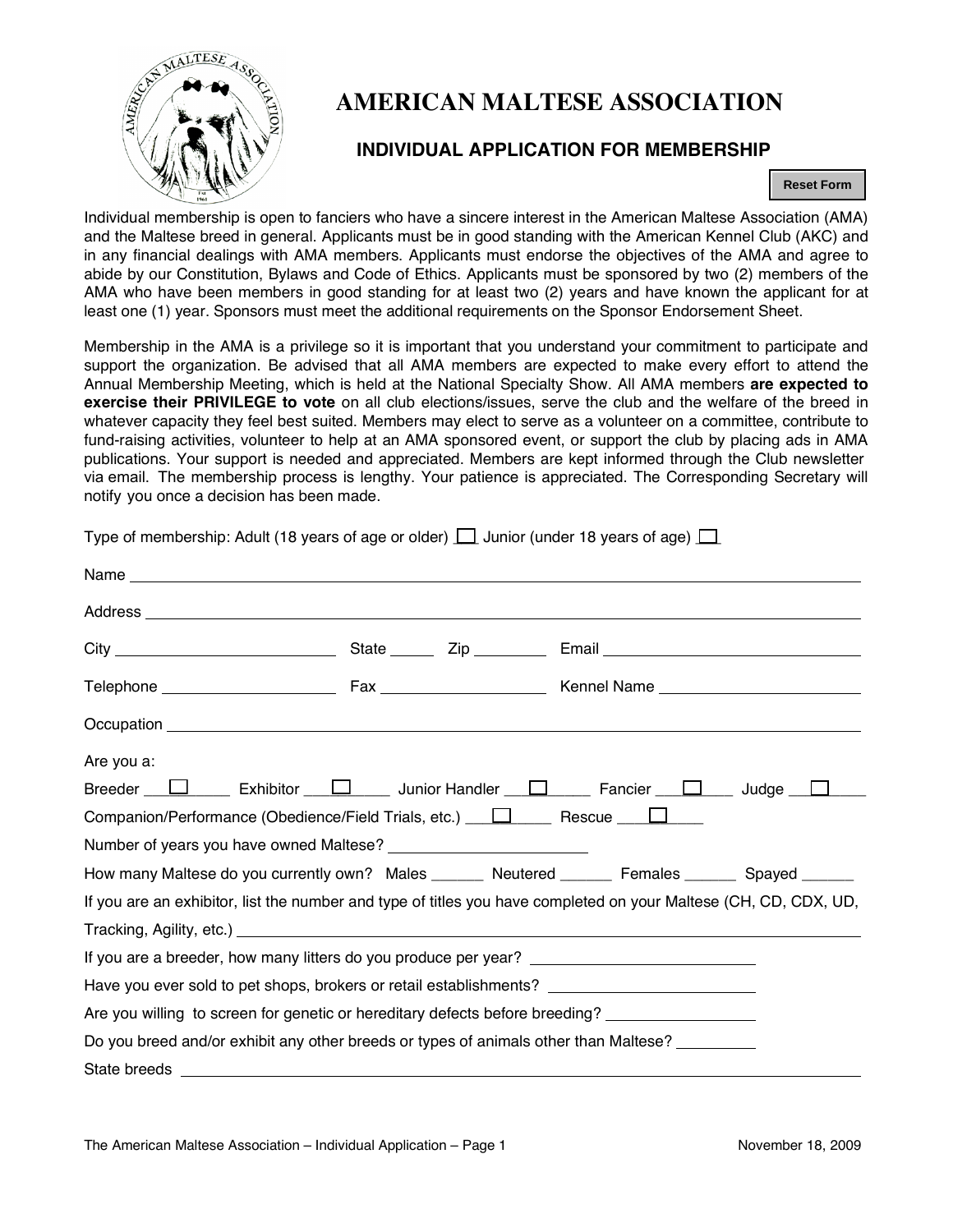By signing below, each applicant certifies the following:

I agree to abide by the Constitution, Bylaws and Code of Ethics of the American Maltese Association, and the rules and regulations of the American Kennel Club. At all times, I will consider the welfare and best interest of the Maltese breed and of the dogs I keep, breed, exhibit or sell, and maintain in such activities the highest standards of ethical conduct.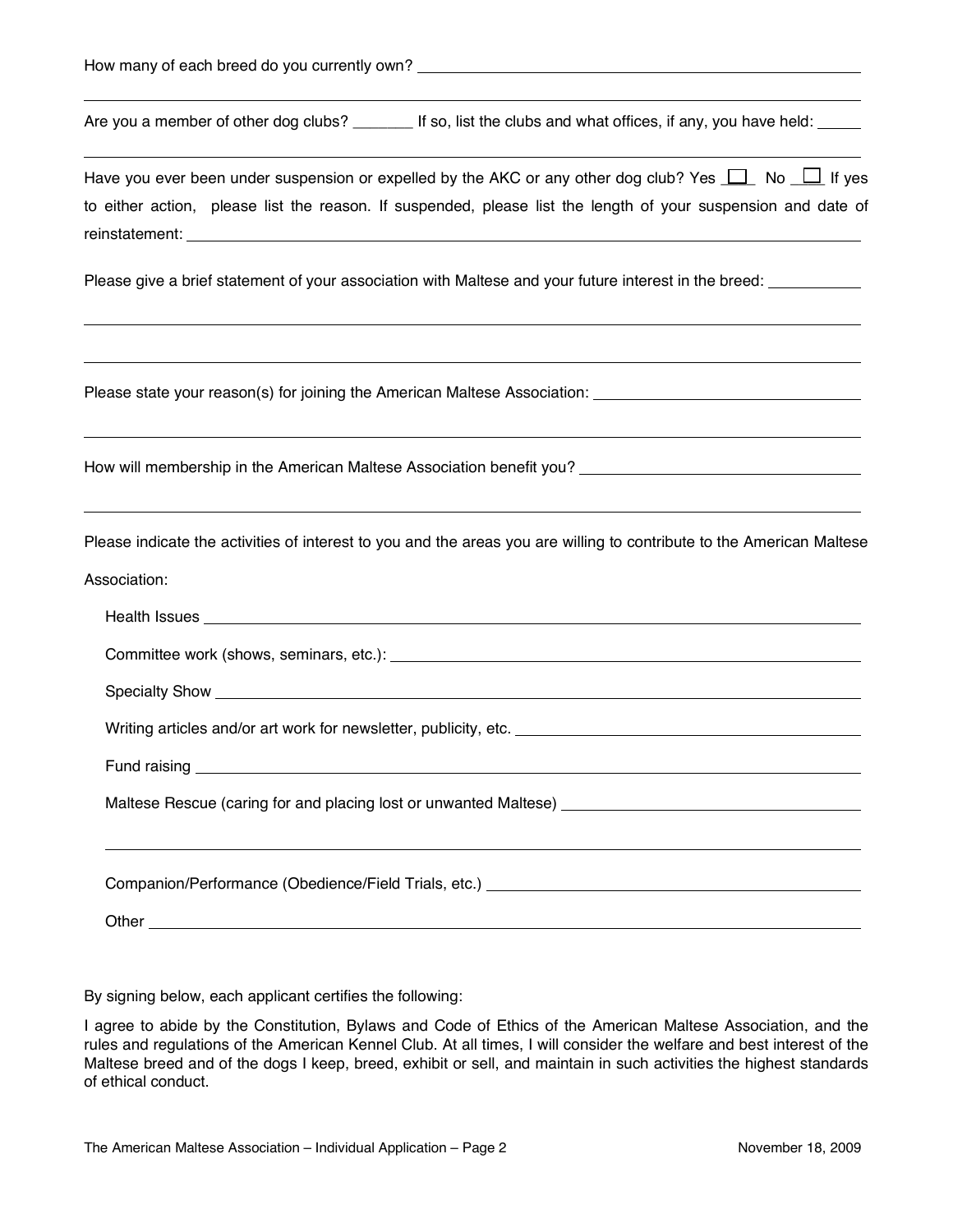All statements contained in this application are true and correct. Any falsification of information may be cause for denial of membership.

I understand the members of the American Maltese Association have the right of fair comment on my application. I also understand the cashing of my check does not constitute acceptance of membership. Upon voting, if not accepted, my money will be refunded promptly.

| Signature: | Date |
|------------|------|
|            |      |

### INDIVIDUAL MEMBERSHIP DUES:

The appropriate membership fee must be included with your application. Only eligible and properly sponsored applicants will be considered for membership. A signed copy of the Code of Ethics must be returned with your application. Keep a copy of the Code of Ethics for your records.

Make checks payable to the **American Maltese Association**.

| Membership Dues: | Adult | \$35.00 per year | Junior | \$20.00 per year |
|------------------|-------|------------------|--------|------------------|
| Initiation Fee:  |       | 15.00            |        | 15.00            |
| Total:           |       | \$50.00          |        | \$35.00          |

AMA Corresponding Secretary

Mail application with fees to: extra postage may be required

I have read this application and the statement of endorsement.

First sponsor print name:

First sponsor signature:

Second sponsor print name:  $\frac{1}{2}$  and  $\frac{1}{2}$  and  $\frac{1}{2}$  and  $\frac{1}{2}$  and  $\frac{1}{2}$  and  $\frac{1}{2}$  and  $\frac{1}{2}$  and  $\frac{1}{2}$  and  $\frac{1}{2}$  and  $\frac{1}{2}$  and  $\frac{1}{2}$  and  $\frac{1}{2}$  and  $\frac{1}{2}$  and  $\frac{1}{2}$  and

Second sponsor signature: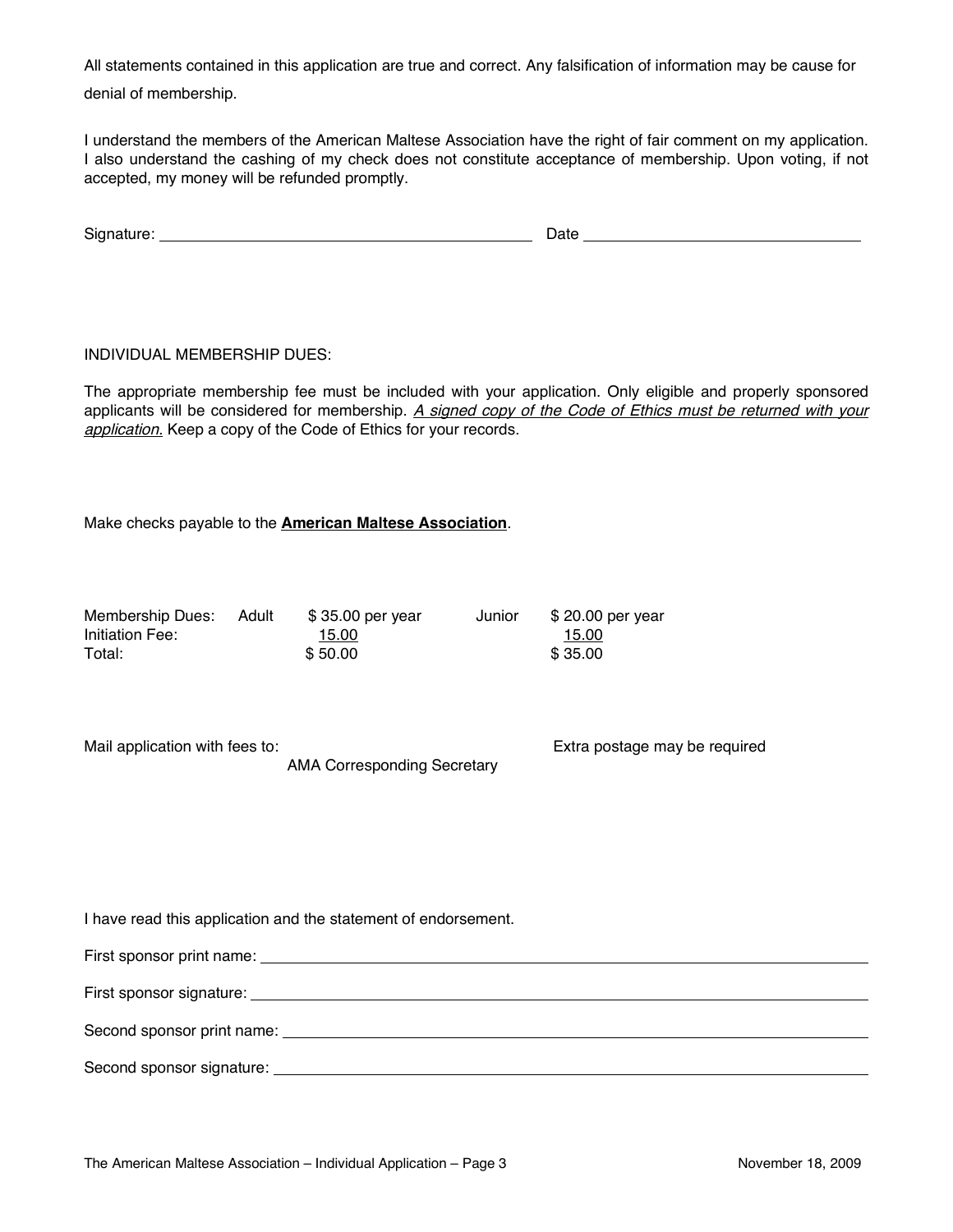

## **AMERICAN MALTESE ASSOCIATION**

## **SPONSORSHIP ENDORSEMENT**

REQUIREMENTS FOR SPONSORSHIP

**Reset Form**

- 1. **MUST** be a member in good standing with the AMA for at least two (2) years.
- 2. Shall not be related to the applicant or live in the same household.
- 3. The sponsors shall not be related to each other or live in the same household.
- 4. Shall not sponsor more than five (5) applicants per calendar year.
- 5. **MUST** have known the applicant for a period of not less than one (1) year.
- 6. Only one (1) of the two (2) sponsors may be involved in an on-going (in process and continuously moving forward) business relationship with the applicant (client-handler, co-breeders, business partnership, etc.).
- 7. Prior to sponsoring an applicant, at least one (1) sponsor is required to have made a kennel visit. If a sponsor visit is not possible, another AMA member in good standing (meeting requirements #1 and #2 for sponsorship) may be appointed by the sponsor. If extenuating circumstances exist and another AMA member in good standing cannot make a kennel visit, the sponsor can petition the Board for a variance allowing the kennel visit to be made by a National or Companion/Performance dog club member in good standing, Veterinarian, Judge, etc.
- 8. Falsification on the sponsor's part in any way makes the sponsor subject to disciplinary action by the Board
- 9. **MUST** be in good standing with the AMA, and in good standing (financially) with other AMA members.
- 10. **MUST** sign the membership application.

### **IMPORTANT:**

Before endorsing an application for membership, **read** the applicant's statements and the following:

## STATEMENT OF ENDORSEMENT

By my endorsement, I certify that to the best of my knowledge the applicant's statements are correct and that the applicant is not currently engaged in practices inconsistent with the objectives of the American Maltese Association and its Code of Ethics. I believe the applicant will, under all circumstances, consider the best interest of the breed and of the dogs they keep, breed, exhibit and sell, maintaining in such activities the highest standards of ethical conduct. I believe the applicant fully supports the objectives of the American Maltese Association and do hereby unequivocally endorse this applicant.

## FIRST SPONSOR ENDORSEMENT

- 1. I have been acquainted with the applicant since \_\_\_\_\_\_\_\_\_\_\_\_\_\_\_\_\_\_\_\_\_\_\_\_\_\_\_\_\_ (Year). I have personally visited the quarters in which the applicant maintains his dogs within the past six (6) months:  $Yes \Box No \Box$
- 3. I appointed (AMA member in good standing meeting requirements #1 and #2 for sponsorship) to conduct the kennel visit. The premises were visited on (Please attach a signed statement from the member chosen to make the kennel visit.)
- 4. I have been a member of the AMA since  $(Year)$ .

The American Maltese Association – Sponsor Endorsement – Page 1 November 18, 2009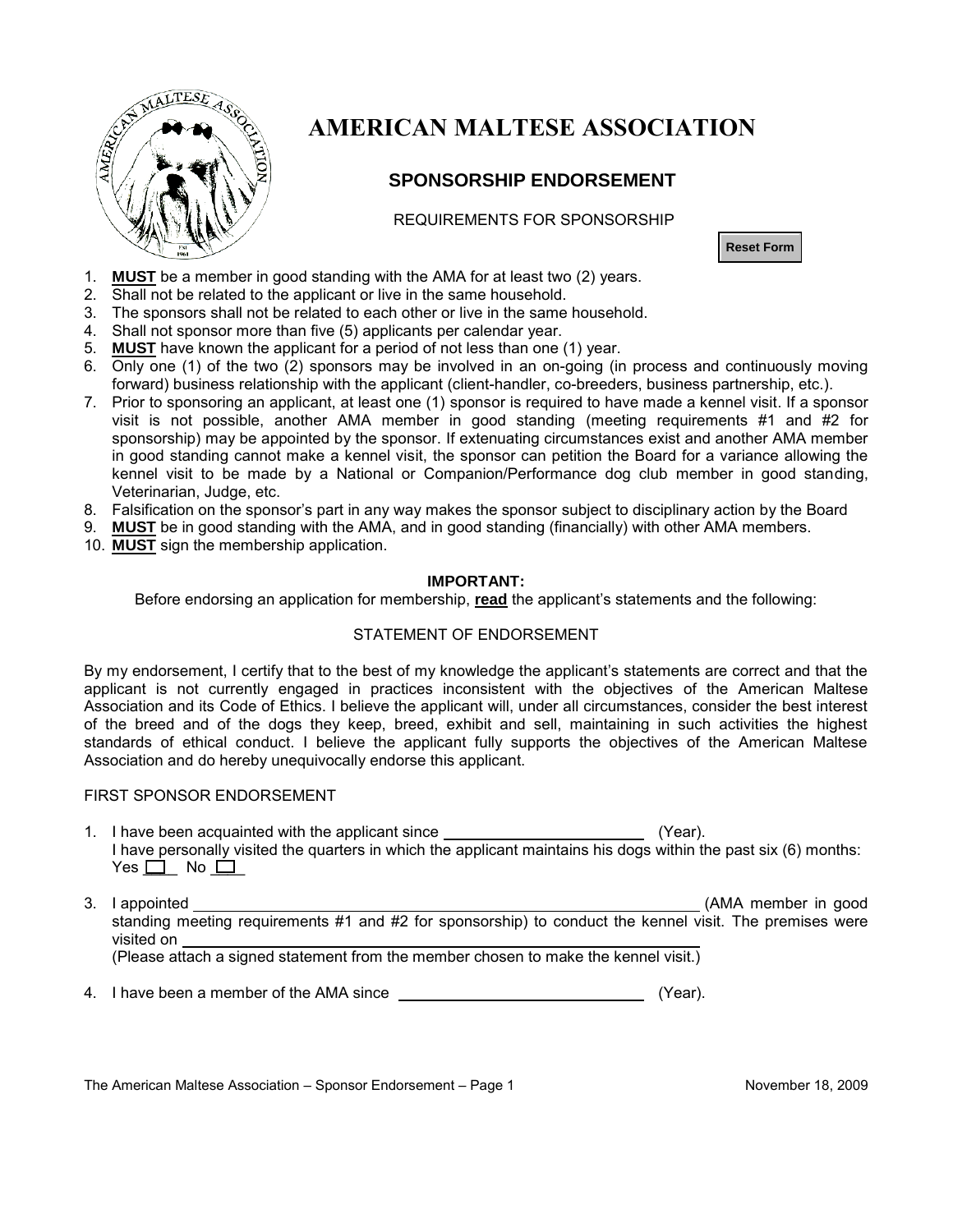| State other information as to why you feel this applicant would make a good AMA member. This section must be<br>completed.                                                                 |  |  |
|--------------------------------------------------------------------------------------------------------------------------------------------------------------------------------------------|--|--|
|                                                                                                                                                                                            |  |  |
|                                                                                                                                                                                            |  |  |
|                                                                                                                                                                                            |  |  |
|                                                                                                                                                                                            |  |  |
|                                                                                                                                                                                            |  |  |
|                                                                                                                                                                                            |  |  |
| SPONSOR:                                                                                                                                                                                   |  |  |
|                                                                                                                                                                                            |  |  |
| Address <b>Address Address Address Address Address Address Address Address Address Address Address Address Address Address Address Address Address Address Address Address Address Add</b> |  |  |
|                                                                                                                                                                                            |  |  |
|                                                                                                                                                                                            |  |  |
|                                                                                                                                                                                            |  |  |
|                                                                                                                                                                                            |  |  |

The American Maltese Association – Sponsor Endorsement – Page 2 November 18, 2009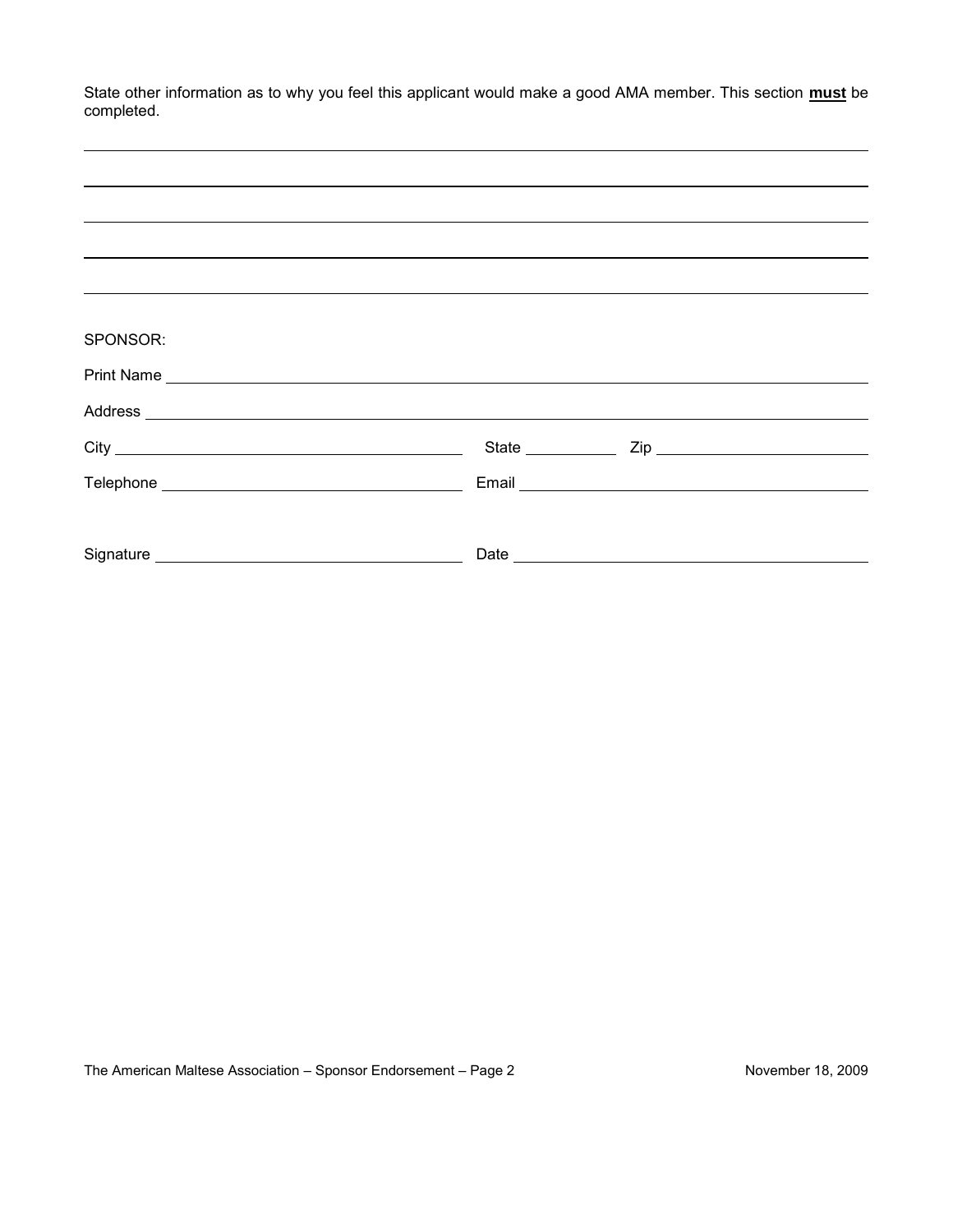#### SECOND SPONSOR ENDORSEMENT

By my endorsement I certify that, to the best of my knowledge, the applicant's statements are correct and that the applicant is not currently engaged in practices inconsistent with the objectives of the American Maltese Association and its Code of Ethics. I believe the applicant will, under all circumstances, consider the best interest of the breed and of the dogs they keep, breed, exhibit and sell, maintaining in such activities the highest standards of ethical conduct. I believe the applicant fully supports the objectives of the American Maltese Association and do hereby unequivocally endorse this applicant.

- 1. I have been acquainted with the applicant since \_\_\_\_\_\_\_\_\_\_\_\_\_\_\_\_\_\_\_\_\_\_\_\_\_\_\_\_\_\_ (Year).
- 2. I have personally visited the quarters in which the applicant maintains his dogs within the past six (6) months: Yes  $\Box$  No  $\Box$
- 3. I appointed (AMA member in good standing meeting requirements #1 and #2 for sponsorship) to conduct the kennel visit. The premises were visited on (Please attach a signed statement from the member chosen to make the kennel visit.)
- 4. I have been a member of the AMA since (Year).

State other information as to why you feel this applicant would make a good AMA member. This section **must** be completed.

| SPONSOR: |  |
|----------|--|
|          |  |
|          |  |
|          |  |
|          |  |
|          |  |
|          |  |